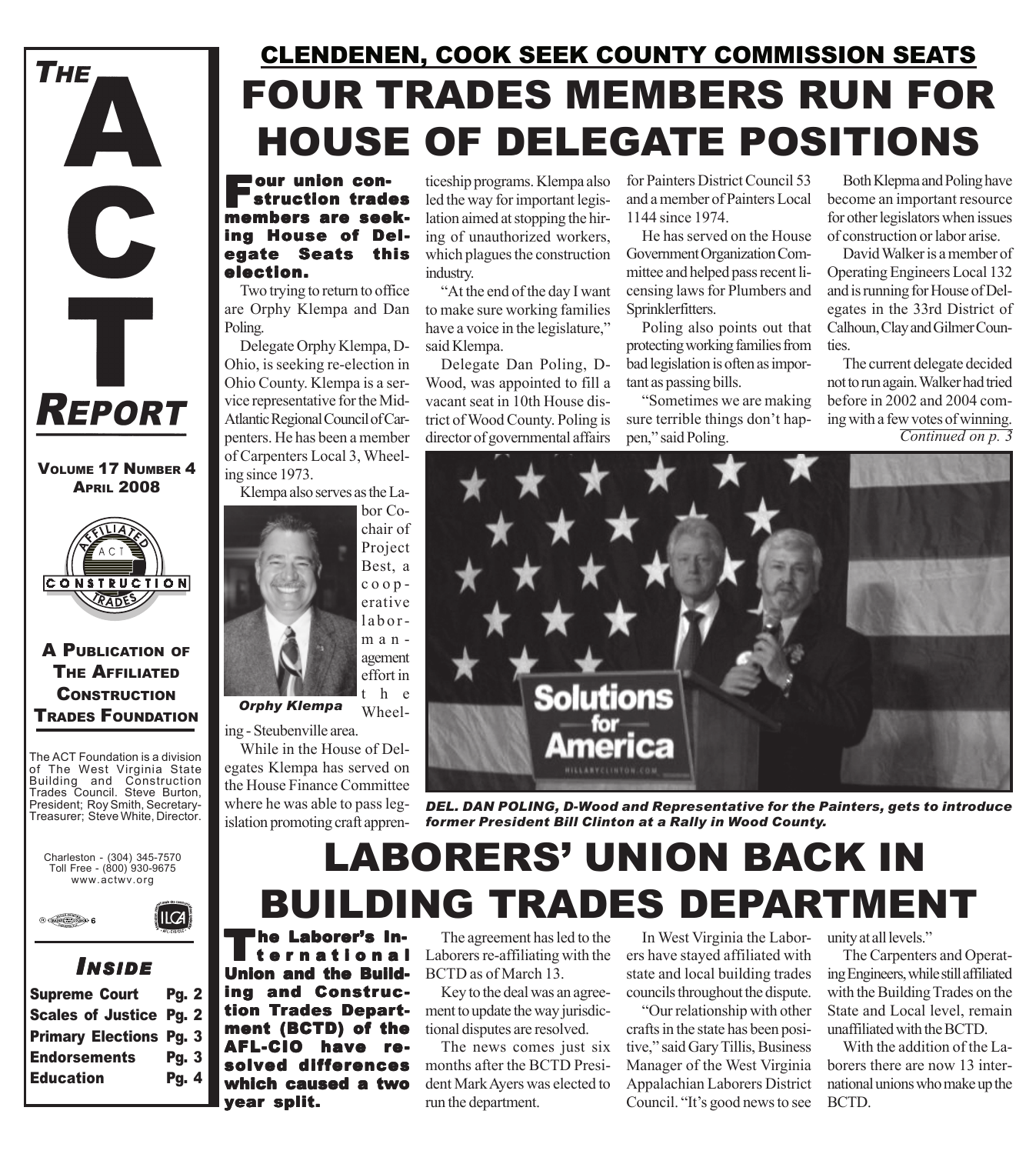#### PAGE 2 *THE ACT REPORT* **APRIL 2008**

## SUPREME COURT RACE MOST IMPORTANT

#### **W** ith two posi-<br>member Suprem tions of a five Supreme Court up for grabs the stakes are big this year.

Many political observers are calling this the most important state race of the year. (See related commentary below).

Winners of the two twelve year terms will set the course of the court for years to come.

Labor has endorsed democrats Menis Ketchum and Margaret Workman.

They are running against Robert Bastress and incumbent Elliot "Spike" Maynard.

Maynard has been in the news recently due to his close relationship with Massey Energy CEO Don Blankenship.

A series of news reports that included pictures of the duo on vacation in the French Rivera highlighted their relationship.

Maynard cast the deciding vote in a 3-2 decision that overturned a Boone County verdict against Massey worth more than

\$70 million.

It was only after pictures of the duo vacationing together hit the news that Maynard agreed to remove himself from the case, but he claimed he had done nothing wrong.

Four years ago Blankenship poured million of dollars into an campaign to defeat former Judge Warren McGraw and elect Brent Benjamin to the court.

Benjamin is now sitting as Chief Justice on the Massey cases that Maynard has removed himself from.

As the national news network ABC was preparing a story, a fight broke out between a camera man and Blankenship.

The tape and related story aired recently on ABC's TV show Nightline.

Recent campaign finance records show Maynard has received numerous contributions from coal and other industry groups as well as lawyers from many of the biggest corporate and trial firms in the state.

The campaign filing was 100

pages long.

Labor's candidates, Ketchum and Workman, are both lawyers with a long history of private practice for both workers and small businesses.

Worman previously served as

a judge on the Supreme Court in the 1990's.

They have been working throughout the state to talk to voters about bringing moderation back to the court.

Bastress, a WVU law profes-

sor, is considered to be in last place.

Lone Republican candidate Beth Walker will face the two winners of the democratic primary contest at the fall General Election.



*IBEW LOCAL 317 Member Carl Cardwell and IUOE Local 132 member Dale Holley (from left) helped prepare food at a pancake breakfast held in Huntington . The purpose of the Saturday, April 5 event was to meet Labor endorsed candidates for the WV Supreme Court, Margaret Workman and Menis Ketchum. Approximately 150 Union Construction Members and their families attended.*

## TIME TO RE-BALANCE SCALES OF JUSTICE

#### *Commentary by Steve Burton* **P** erhaps the<br>election this May is erhaps the most impor tant for two positions on our WV Supreme Court of Appeals.

The Blind Lady of Justice statue we see in our courthouses is of a woman holding a set of scales and a sword, while wearing a blindfold.

The scales represent the impartiality with which justice is served and the sword signifies the power held by those making the decision. The blindfold shows justice is not subject to influence.

Unfortunately, the confidence

people have in our courts, especially our Supreme Court, to be fair and balanced has been shaken in recent years by the influence of corporate interests in our judicial elections.

Enormous sums of money have been spent to secure the election of judges who are supposed to then make fair judgments in cases involving those same powerful contributors.

Judges are required to avoid the appearance of unfairness and disqualify themselves from any case where the Judge's neutrality might reasonable be questioned.

Given what we know of events at the Court it is difficult to believe these rules are being followed.

There is no need to mention any names or corporations because in West Virginia we are well-aware of who is involved in the tainted process, and now thanks to network TV reports and a best-selling book, the whole world is watching.

Donating to a candidate is part of the election process, but the sums of money entering our elections have been so great that the very scales of justice have become unbalanced.

It is time for citizens to re-balance those scales.

If people begin to believe they no longer have the ultimate legal protection offered by the highest courts, they will begin to lose respect for all government.

Without respect for the law, there would be no law.

It is now up to us, the voters.

What we can do is participate in the system as well-informed voters. It seems so simple and uncomplicated, but maybe that's part of the genius of the people who founded our system of laws

and courts.

We, as citizens, need only to exercise our rights in order to protect our rights.

Our collective effort – whether through our unions or our community social and fraternal organizations – can restore balance to our courts and act to protect our constitutional democracy and our rights as free people.

Don't forget your right, and obligation, to vote in this upcoming primary election.

*Burton is President of the WV State Building Trades as well as Business Manager of the Tri-State Building and Construction Trades Council, AFL-CIO.*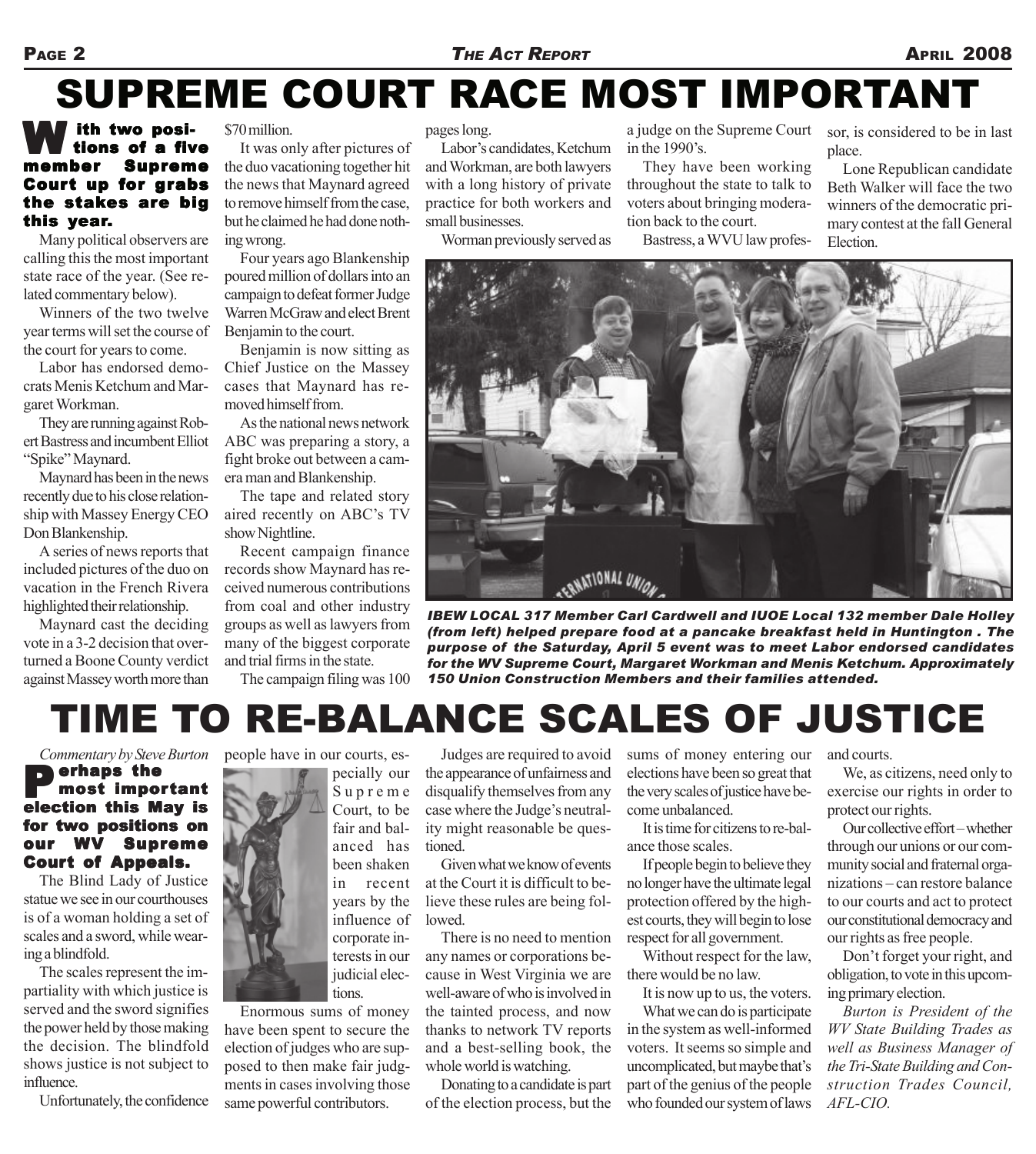### APRIL 2008 *THE ACT REPORT* PAGE 3

## PRIMARY ELECTIONS SET FOR MAY 13

**With the Demo-<br>Cratic Presi**cratic dential nominee still to be decided West Virginia is expecting a large turnout for this years pri-  $\text{April } 22$ . mary election.

In addition to the Presidential race, voters will select candidates for Governor, Attorney

General, Secretary of State and two Supreme Court Judge positions, as well as numerous State Senate, House of Delegates and County races.

Voters can register up until

Early 'no excuse' voting will start on April 23 and continue till May 10.

Registered voters can go to

their county clerks office to cast their vote during this time.

On Tuesday, May 13 the traditional primary day will be held.

Organized labor is hard at work to select candidate friendly to working families and support them in their election bids.

Getting a Labor endorsement is not easy.

All candidates who file for

### **WV AFL-CIO 2008 PRIMARY ELECTION ENDORSEMENTS**

**Menis Ketchum, Margaret Workman – WV Supreme Court Joe Manchin – Governor Jay Rockefeller – U.S. Senate Alan Mollahan, Anne Barth, Nick Joe Rahall – U.S. Congress Darrell McGraw – Attorney General Joe DeLong – Secretary of State John Perdue – Treasurer Glen Gainer - Auditor**

**13th** Dale Martin, Brady

Paxton

### **State Senate**

**1st** Jack Yost **2nd** Jeffrey Kessler **4th** Rocky D. Holmes **5th** Robert Plymale **6th** John Pat Fanning **8th** Paul Gunnoe **10th** James McNeely **11th** William R. Laird IV **12th** Douglas E. **Facemire 14th** David H. Webb **17th** Dan Foster

### **House of Delegates**

**1s**t Benton Manypenny, Pat McGeehan, Randy **Swartzmiller 2nd** Calvin Heck **3rd** Tal Hutchins, **Orphy Klempa 4th** Kenneth Tucker **5th** Dave Pethtel **7th** Ron Nichols **8th** Charley Webb **9th** Sterling Ball **10th** Brenda Brum, **Dan Poling**, John Ellem

**14th** Karen Coria **15th** Carl Eastham, Jim Morgan **16th** Doug Reynolds, Dale **Stephens 17th** Don Perdue, Richard **Thompson 18th** Larry Barker **19th** Jeff Eldridge, Ted Ellis, Lidella Wilson Hrutkay, Ralph Rodighiero **21st** Harry Keith White **22nd** Mike Burdiss **23rd** Clif Moore **24th** Mike Vinciguerra, Jr. **25th** John Frazier **27th** Virginia Mahan, Al Martine, Ricky Moye, Sally Susman, Bill Wooten **28th** Thomas Campbell, Ray Canterbury **29th** Tom Louisos, David Perry, Margaret Staggers **30th** Bonnie Brown, Roger Decanio, Nancy Guthrie, Bobbie Hatfield, Mark Hunt, Sharon Spencer, Danny Wells

**31s**<sup>t</sup> Carrie Webster **32nd** Jon Cain Sr, Carmela **Thompson 33rd David Walker 34th** Brent Boggs **35th** Sam Argento **36th** Joe Talbott **37th** Thomas Ditty, Bill Proudfoot **38th** Bob Stultz **39th** Bill Hamilton **40th** Mary Poling **41st** Ron Fragale, Richard Iaquinta, Tim Miley **42nd Leroy Stanley 43rd** Mike Caputo, Linda Longstreth, Timothy Manchin **44th** Barbara Fleischauer, Charlene Marshall, Alex Shook **46th** Stan Shaver **47th** Isaac Sponaugle **48th** Donna Kuhn **50th** Ruth Rowan **52nd** Mike Roberts **54th** Walter Duke **58th** Tiffany Lawrence Building Trades Members **Bolded**

election are sent a questionnaire from the WV AFL-CIO which goes over a variety of labor issues like prevailing wage, safety, union rights, infrastructure and health care.

Local Labor Councils then interview the candidates who return questionnaires.

The Councils make recommendations based on the questionnaire, interview and a candidates voting record if available.

The final step to getting a La-

### *MEMBERS*

### *CONTINUED FROM P. 1*

This time he hopes to make it. "I want to make a difference for my

> community and get some attention for rural West Virginia,"

> > said

Walker. *Dave Walker*

Leroy Stanley is a 35 year



lor County's 42nd District. *Leroy Stanley*

Stanley retired last year from the Carpenters after spending 12 years as a union representative.

Stanley has also been active as president and co-founder a local watershed association called "Save the Tygart" and has experience in balancing the needs of the economy and the environbor endorsement is for the AFL-CIO's State Committee on Political Education (COPE) to vote on the recommendation. A twothirds majority is needed for a candidate to get the endorsement. Each International Union and Council affiliated with the WV AFL-CIO gets representation on COPE.

Once endorsements are made local unions go to work supporting candidates in a variety of way.

ment.

"I want to bring my experience from the private sector to the public sector," said Stanley. "My goal is to get both sides to work together for the benefit of all."

The 42nd District is another race where there is no incumbent running. Stanley is going doorto-door to let voters know his positions.

In addition to the House races



 $posi$ tions. *Jeff Clendenen*

Jeff Clendenen, a member of



County Commission. Steve Cook, a Laborer, is running

the Carpenters, is running for Mason

for the Monongalia County **Commission**